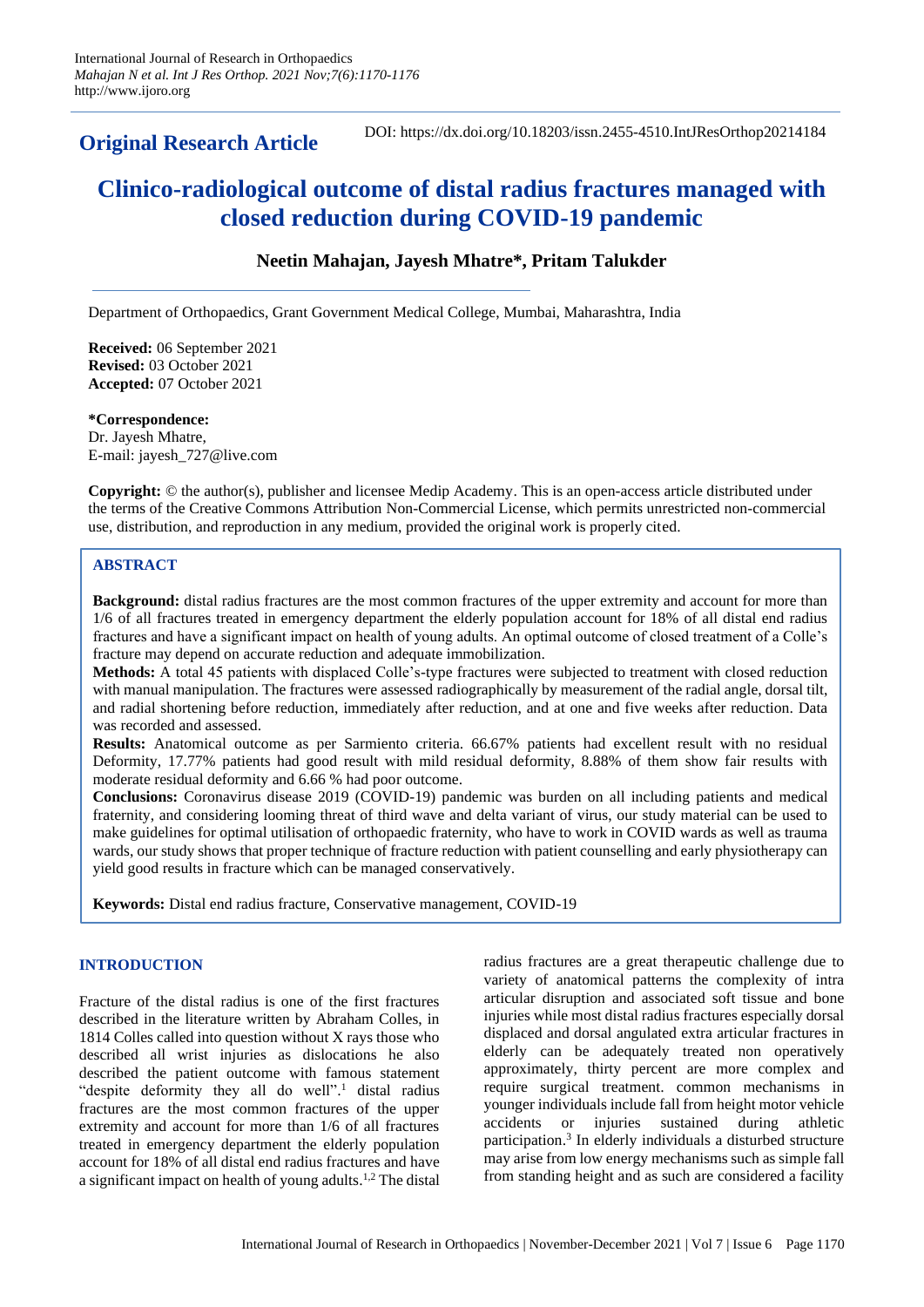fracture .most common mechanism of injury is fall on outstretched hand with wrist in dorsi flexion fractures of distal radius are produced when Dorsi-flexion of wrist varies between 40 and 90 degrees, the radius initially falls in tension on volar aspect with fracture propagating dorsally whereas bending movement forces induced compression stresses resulting in dorsal communication cancels impaction of the metaphysis further compromises dorsal stability additionally shearing forces influence the injury pattern often resulting in particular surface involvement. 4

There are different methods of distal end radius fracture management in adults and children, but the coronavirus disease 2019 (COVID-19) pandemic altered the healthcare management in India as well as whole world in year 2020, though the virus can affect children as well as adult equally the larger brunt of disease was taken by the adults. <sup>5</sup> The COVID-19 pandemic has impeded general access to specialist care and altered daily clinical practice and admission in the routine in both emergencies as well as primary care settings most of the hospitals changed its routine to special care in crisis mode cancelling or limiting planned admissions and only emergency surgeries were taken up due to the limited availability of anaesthetics and operating team, some trauma and orthopaedic units and some emergency wards had also been converted into COVID-19 care wards, despite having suffered injury, some patients particularly the elderly and those with commodities have avoided seeking medical help at emergency or orthopaedic centre due to fear of contacting COVID-19 also for safety of medical personnel and to reduce number of non-emergency admissions some hospitals increased the indication for conservative management of fractures.<sup>5,6</sup> The guidelines of hospitals for conservative management of fractures tend to accept that in some patients the possibility of complications and deformity is to be accepted which can be corrected with a surgery later. The goal of treating injuries during the COVID-19 pandemic is rapid and safe treatment.<sup>7</sup> The objective of our study is to determine guidelines for conservative management of fractures during COVID-19 pandemic.

## **METHODS**

This study was conducted at a tertiary care hospital for treatment of fracture distal end radius. This is a retrospective study of 45 cases over a period of 15 months. This is study to gauge functional and radiological outcome in patient with fracture distal end radius treated with closed reduction and cast application during COVID-19 pandemic. A.O. classification was used to classify fractures distal end radius. In present study, Right side injury is more common and involved in 57.8% of the patient, i.e., 25 (55.6%) patients. The distribution of patients was done according to AO Classification, there were 35 (77.8%) patients who had fracture type A and 5 (11.1%) patients who had fracture type B and C. They were assessed and followed up at 1.5 months, 3 months, and 6 months each from the date of reduction and casting (minimum range of follow up between 6 to 12 months). Data was collected using interviews and observation of clinical findings. The subjective, objective, and radiological outcomes of these patients were done using the Demerit scoring system of Gartland and Wesley and Sarmiento modification of Lindstrom scoring system

#### *Inclusion criteria*

Patients having extra articular or Intraarticular fracture of distal end of radius, who have consecutively consented for the study. Patients who are above the age of 18 years and less than 65 years. Closed type of fractures.

#### *Exclusion criteria*

Compound fractures of the wrist Gustilo Anderson more than 1. Those patients who are below 18 years and above 65 years. Fractures which require open reduction.

#### *Reduction technique*

Closed reduction with cast application was done under supraclavicular block / short general Anaesthesia as per requirement. Longitudinal traction was applied to the forearm and allow direct pressure to be applied to the distal radial fragments from dorsal to volar if dorsally displaced and volar to dorsal if volar displaced. Traction was applied along the axis of the limb to dis-impact the fracture, and the wrist was then fully deviated ulnarly and flexed to approximately 15°. The fracture was then reduced by manual pressure on the dorsoradial aspect of the distal fragment, and reduction was confirmed by portable fluoroscopy, Flexion of the wrist may assist in producing some restoration of volar tilt. After reduction achieved, below elbow plaster of Paris cast was applied in pronation, palmar flexion, and ulnar deviation.

Posteroanterior and lateral radiographs of the affected wrist were made after reduction, and a below-the-elbow Colles type plaster-of-Paris cast was applied. The cast was split immediately and then overwrapped at a subsequent evaluation at the fracture clinic, usually after one week. Patients were given clear instructions about the care of the plaster cast and were encouraged to perform a gentle finger, elbow, and shoulder exercise program until the cast was removed. Within 7 days after the reduction, the patients were seen by an orthopaedic surgeon in the fracture clinic to assess the adequacy of the reduction and immobilization. They were then seen at one and five weeks following the reduction.

All casts were worn for five weeks. Posteroanterior and lateral radiographs were made of the affected wrist at the one-week evaluation and were made of both wrists at five weeks. Patient were seen at six months for the clinical and functional assessment based on modification by Sarmiento et al of the demerit point rating system of Gartland and Wesley.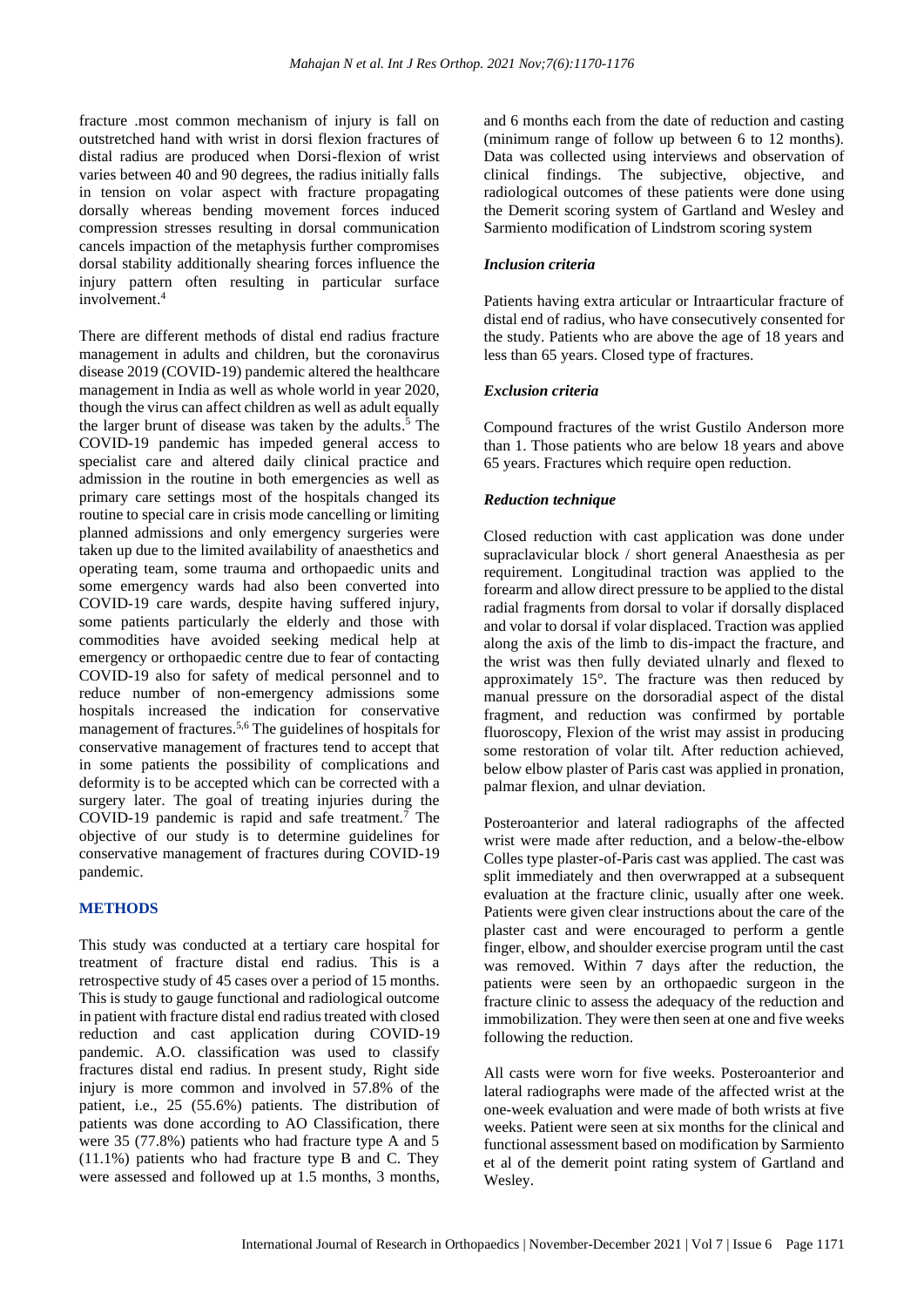#### **RESULTS**

In present study, right side injury is more common and involved in 57.8% of the patient, i.e., 25(55.6%) patients. The distribution of patients was done according to AO Classification, there were 35 (77.8%) patients who had fracture type A and 5 (11.1%) patients who had fracture type B and C.

Complications which were noticed were, 4 (4.44%) patients due to Stiffness of wrist. 5 (5.55%) patients due to Stiffness of finger. 9 (10.00%) patients due to residual pain, 5 (5.55%) patients due to Malunion and 9 (10.00) patients due to Reduced Grip Strength.

**Table 1: Fracture type and distribution.**

| <b>Fracture type</b><br>as per<br><b>AO/OTA</b><br>classification | <b>Male</b> | <b>Female</b>         | <b>Total</b> |
|-------------------------------------------------------------------|-------------|-----------------------|--------------|
| A2/A3                                                             | 21          | 14                    | 35           |
| <b>B1/B2/B3</b>                                                   | 3           | $\mathcal{D}_{\cdot}$ | 5            |
| C1/C2/C3                                                          |             | $\mathcal{D}_{\cdot}$ |              |
| <b>Total</b>                                                      | クフ          |                       |              |



**Figure 1: Classification of distal end radius fractures as per AO/OTA.**

#### **Table 2: Sarmiento's Modification of Lindstrom criteria.**

|                  | <b>Residual deformity</b>      | <b>Loss of radial tilt</b><br>$\left( \mathbf{0}\right)$ | <b>Radial shortening (ml)</b> | <b>Loss of radial</b><br>deviation $(°)$ |
|------------------|--------------------------------|----------------------------------------------------------|-------------------------------|------------------------------------------|
| <b>Excellent</b> | No deformity/<br>insignificant | $\Omega$                                                 |                               |                                          |
| Good             | Slight                         | 1-10                                                     | $3-6$                         | 5-9                                      |
| Fair             | Moderate                       | $11 - 14$                                                | $7 - 11$                      | $10 - 14$                                |
| Poor             | Severe                         | At least 15                                              | $\geq$ 12                     | >14                                      |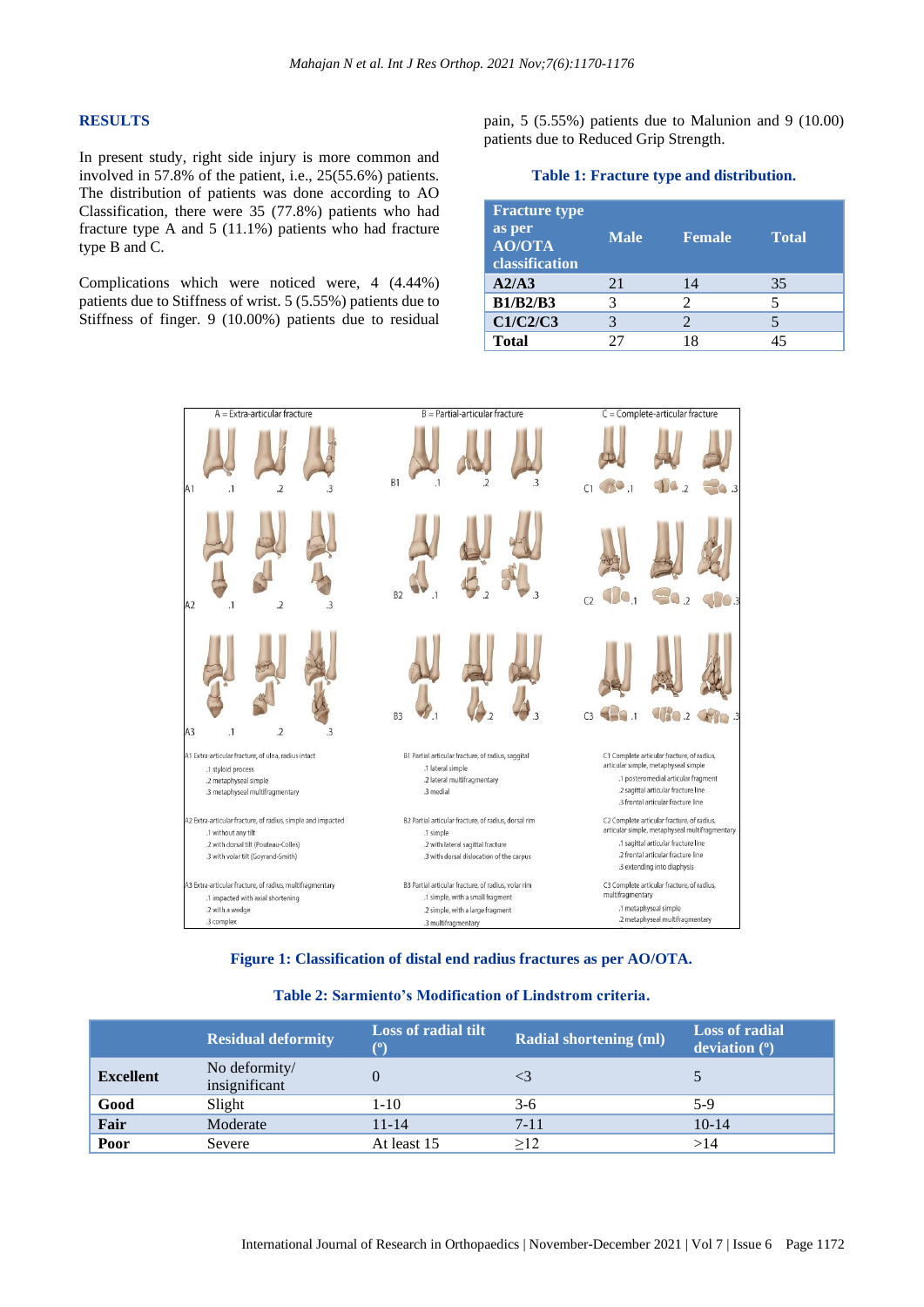## **Table 3: Functional and radiological outcome of the patients at the end of study.**

| <b>Results</b>                                                                                                                                               | <b>Points</b>   |
|--------------------------------------------------------------------------------------------------------------------------------------------------------------|-----------------|
| <b>Residual deformity</b>                                                                                                                                    |                 |
| Prominent ulnar styloid                                                                                                                                      | 1               |
| Residual dorsal tilt                                                                                                                                         | $\overline{2}$  |
| Radial deviation of hand                                                                                                                                     | $2 - 3$         |
| Point range                                                                                                                                                  | $0 - 3$         |
| Subjective evaluation                                                                                                                                        |                 |
| Excellent. No pain. Disability or limitation<br>of motion                                                                                                    | $\theta$        |
| Good, occasional pain, slight limitation of<br>motion, no disability                                                                                         | $\overline{2}$  |
| Fair, occasional pain, some limitation of<br>motion, feeling of weakness in wrist, no<br>particular disability if careful, activities<br>slightly restricted | $\overline{4}$  |
| Poor, pain, limitation of motion, disability,<br>activities more or less markedly restricted                                                                 | 6               |
| Point range                                                                                                                                                  | $0 - 6$         |
| <b>Objective evaluation</b>                                                                                                                                  |                 |
| Loss of dorsiflexion                                                                                                                                         | 5               |
| Loss of ulnar deviation                                                                                                                                      | 3               |
| Loss of supination                                                                                                                                           | $\overline{2}$  |
| Loss of palmar flexion                                                                                                                                       | 1               |
| Loss of radial deviation                                                                                                                                     | 1               |
| Loss of circumduction                                                                                                                                        | 1               |
| Pain in distal-radial joint                                                                                                                                  | 1               |
| <b>Complications</b>                                                                                                                                         |                 |
| <b>Arthritic change</b>                                                                                                                                      |                 |
| Minimal                                                                                                                                                      | 1               |
| Minimal with pain                                                                                                                                            | 3               |
| Moderate                                                                                                                                                     | 2               |
| Moderate with pain                                                                                                                                           | $\overline{4}$  |
| Severe                                                                                                                                                       | 3               |
| Severe with pain                                                                                                                                             | $\overline{5}$  |
| Nerve complications (median)                                                                                                                                 | $1 - 3$         |
| Poor finger function due to cast                                                                                                                             | $1 - 2$         |
| End-result point ranges                                                                                                                                      | $0 - 5$         |
| Excellent                                                                                                                                                    | $0 - 2$         |
| Good                                                                                                                                                         | $3 - 8$         |
| Fair                                                                                                                                                         | $9 - 20$        |
| Poor                                                                                                                                                         | 21 and<br>above |

The distribution of patients according to functional assessment at 6 month the range of motion in mean value of affected limb such as dorsiflexion, palmer flexion, supination, pronation, ulnar deviation, and radial deviation, were 64.00±2.02, 66.55±3.66, 67.66±4.95, 60.88±3.41, 24.33±3.12, 15.22±1.83 respectively.

The distribution of patients according to radiological assessment at 3 months mean value of radial height, radial inclination, and volar height (AP and lateral view) were 9.06±1.26, 20.08±.70 and 16.88±3.53 respectively,

functional outcome in 7(15.55%) patients were Excellent, 10 (22.22%) patients were good, 24 (53.33%) patients were fair, and 4 (8.88%) patients were poor.



**Figure 3: Outcome of the patients.**



**Figure 4: Sequential radiographs taken from time of presentation to reduction of fracture to recent latest follow up.**



**Figure 5: Range of motion at the 9 months follow-up.**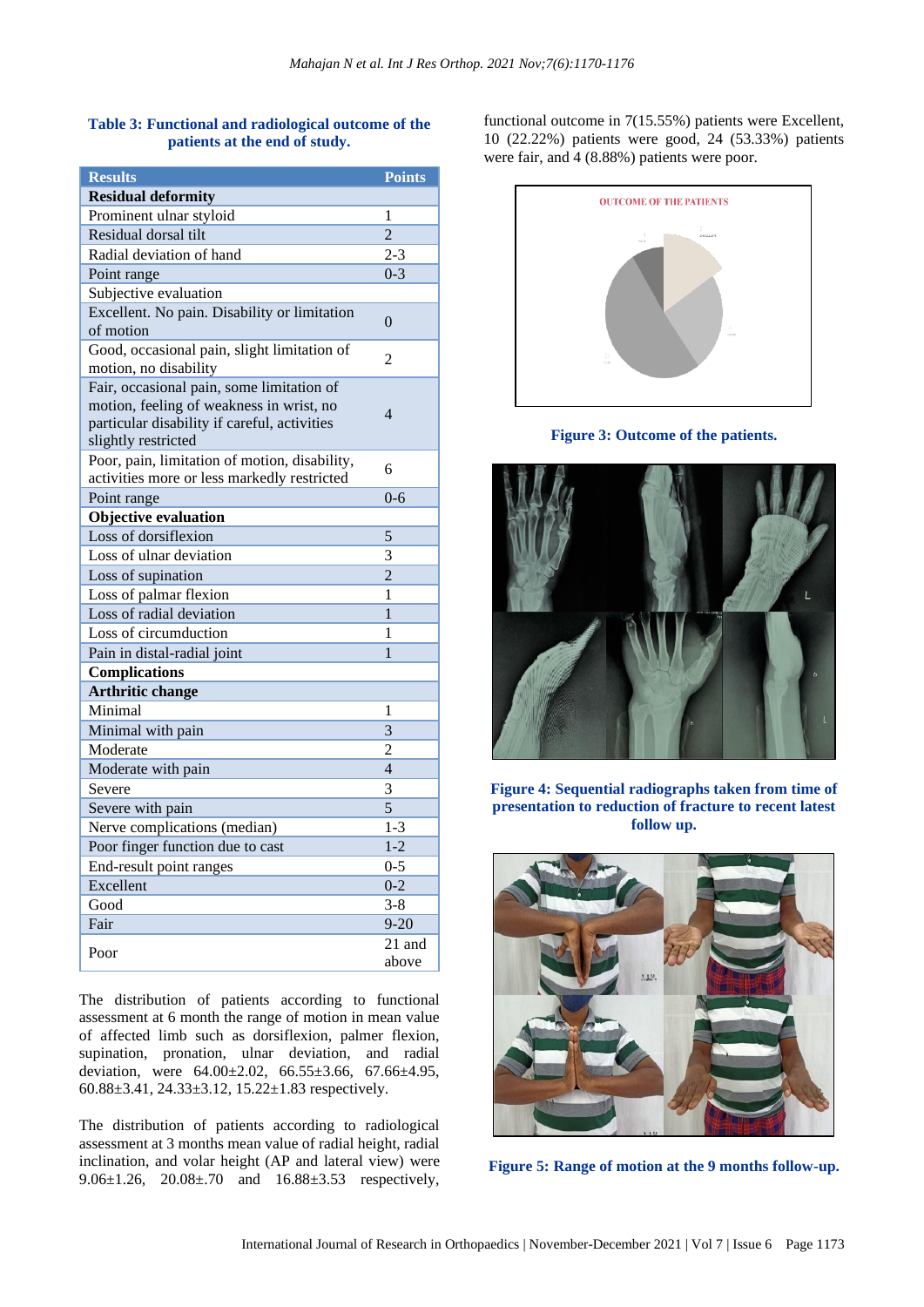

**Figure 6: Sequential radiographs taken from initial presentation to latest follow-up.**



## **Figure 7: Range of motion in female patient at end of 8 months.**

Anatomical outcome as per Sarmiento criteria. 66.67% patients had excellent result with no residual deformity, 17.77% patients had good result with mild residual deformity, 8.88 % of them show fair results with moderate residual deformity and 6.66 % had poor outcome. Regarding loss of palmar tilt, 42 % patients had no loss of palmar tilt, 24 % patients had upto 10degree loss of palmar tilt, 9% of patients had loss between 11 to 15 degrees. About radial shortening, 72% patients had radial shortening less than 3 mm, 28 % has between 3 to 6 mm. In 6.66% of patients there is significant radial shortening present. In 58%of patients' loss of radial deviation less than 5 mm, 5 to 9 mm loss seen in another 36%, 10 to 14 mm of loss of radial inclination seen in 6% of patients.

## **DISCUSSION**

Distal radius fractures constitute a social problem. The COVID-19 pandemic has had a considerable impact on the lives of both adults and children around the world.<sup>9</sup> Most of the schools have been shut down, causing children to

stay at home, and some adults are working from home. Mostly due to extended lockdowns mobility of people was reduced drastically. There have not been many studies comprehensively evaluating the important issue of treatment of DRFs in adult patients during the COVID-19 pandemic.

Bram et al noted a decreased incidence of injuries due to sports and other outdoor activities, with an increased incidence of high-energy injuries due to falls from trampolines and bicycles. <sup>7</sup> Baawa-Ameyaw reported that 54% of 92 patients with DRF managed nonoperatively during the COVID-19 pandemic had indication for operative management.<sup>8</sup> Nabian reported no changes in either the mean age of patients or the male-to-female patient ratio during the COVID-19 pandemic. According to their report, the total number of fractures decreased by 61%, there were no changes in the male-to-female ratio, and the mean age of patients decreased from 9.4 to 7.5 years.<sup>9</sup> Poggetti et al reported a 28.6% decrease in the number of patients undergoing surgery due to hand and wrist trauma in one of Italian hospitals during the COVID-19 pandemic. In one of the Turkish hospitals, the total number of fractures recorded during the COVID-19 pandemic was by 61.6% lower than the number of fractures recorded in 2019.9,10 Hashmi reported a 50% decrease in both elective and emergency admissions to orthopaedic wards, with no changes in either the mean age or male-to-female ratio in patients in the COVID-19 pandemic period in comparison with the relevant prepandemic. 11

Ritsuno et al in BMC Musculoskeletal Disorders over the COVID-19 pandemic period (compared to period prior to the COVID-19 pandemic) have been reported in other countries (19–69%). <sup>12</sup> The reduced numbers of Distal radius fracture -associated hospitalizations can be attributed to the lockdown measures, reduced exercise and sports activities , and the imposition to stay indoors during the pandemic. Young adults limited their exercise by staying at home; this made them less prone to injuries/falls, which are the most common mechanism of DRFs. The elderly stayed mostly at home due to fears of infection. Some of them did not seek medical attention despite their injury and let it heal without any orthopaedic intervention.

Evaluating the individual treatment methods usually employed in treatment of distal end radius fractures, we considered that most high-energy fractures would require surgical treatment, with most low-energy injuries managed with closed reduction and follow up.<sup>13</sup>

The lower mean age of patients hospitalized due to DRF can be attributed to the nature of the SARS-CoV-2 virus, which is more virulent in the elderly. Lv et al reported a significant increase in the mean age of patients presenting with fractures during period of infection, elderly patients submitted more eagerly to lockdown restrictions. Moreover, some of the oldest patients never reached a hospital due to fears of infection and allowed their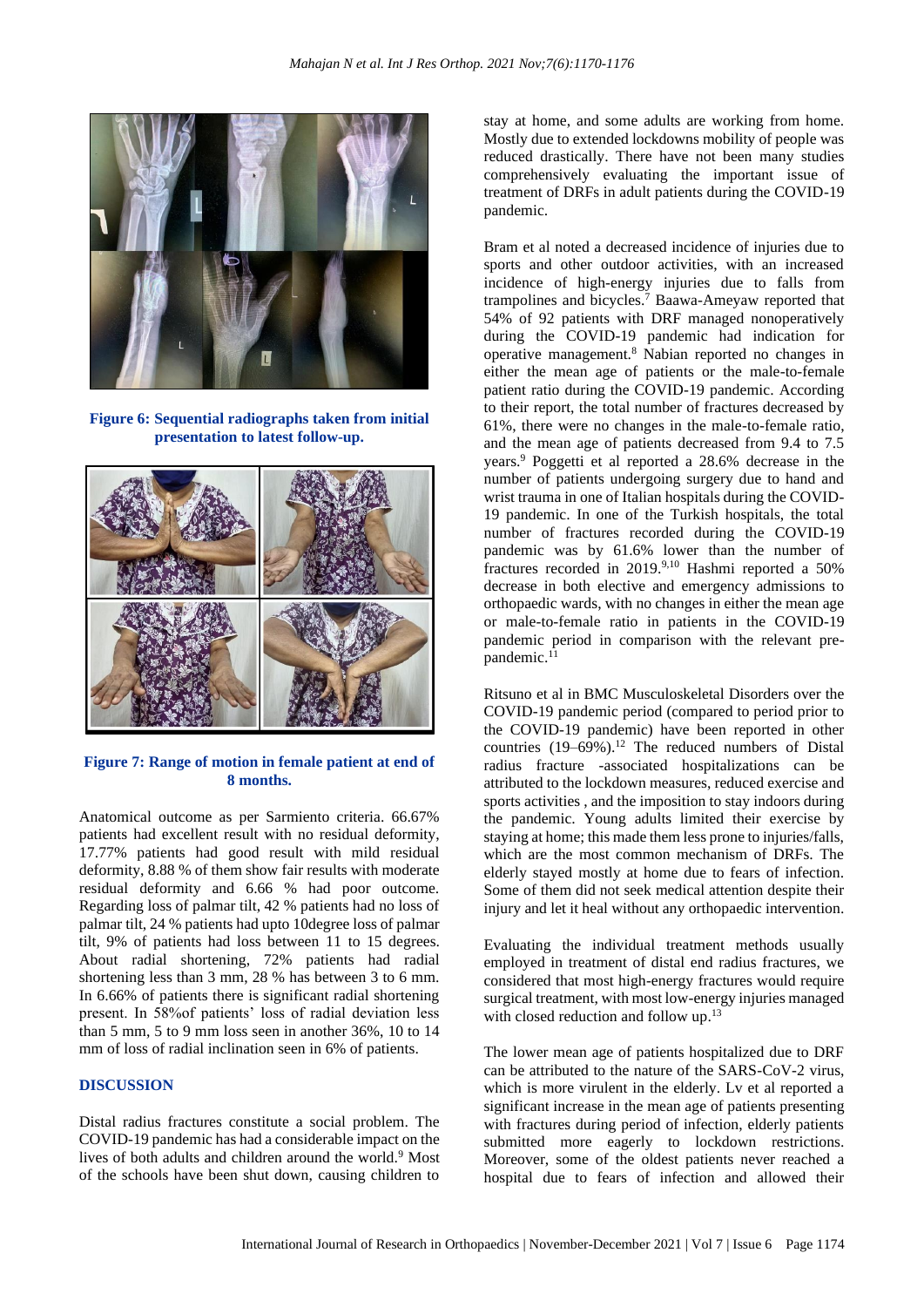fractures to heal without seeking medical attention.<sup>14</sup> The increased number of DRFs in males in comparison to that in females can be attributed to uninterrupted work involving physical labour in construction, mining, and smelting industries, despite lockdown restrictions elsewhere. The increased male-to-female ratio among DRF patients is also associated with the differences in the type of work done by men and women. Jobs requiring physical labour, which tend to be more commonly held by men were exempt from lockdown restrictions, which increased the proportion of men who incurred injuries. Moreover, men who self-quarantined at home remained actively involved in work around the house and in renovations. The women who stayed at home were more likely to engage in low-energy activities, such as cleaning or childcare, which are less traumatic and less likely to cause DRFs.

The limitation of our work may be the fact, that the epidemiology of DRF during the COVID-19 pandemic may be influenced by other factors, such as medical and bioethical framework, the surgeon, and hospital policy (confounding factors). 15

In our study fall on outstretched hand was the common mode of injury in both the group (65.6%) where RTA was the second common mode of injury in both the group (34.4%). In our study show 57.8% fracture distal end radius was involving right side while 42.2 % involving left hand side. Right wrist fracture was more common in comparison to left wrist, Colle's' fractures can be difficult to treat and there remains no absolute consensus on the best method for treatment. Conservative management can be a safer option giving an acceptable clinical outcome. Sarmiento advocated immobilizations in the position of supination to decrease the deforming force of the brachioradialis, which may cause loss of reduction. In contrast, Wahlstrom recommended immobilization in pronation because he claimed pronator quadratus as a deforming force which is responsible for the loss of reduction. 16

According to John Charnley, Colles' fracture should be treated by closed reduction, cast immobilization in palmar flexion, and ulnar deviation as the dorsal periosteal hinge provides stability. But this conventional position has a higher chance of re displacement, inhibits hand functions and has greater associated complications like median nerve compression. <sup>17</sup> Hand dominance is an important factor in the treatment of Colle's' fracture. Elderly patients might not need too much power in their non-dominant hand, nor do they use the non-dominant hand frequently after trauma. 18,19 Therefore, grip power was one of the most important factors in achieving a good subjective evaluation in patients with the fractured dominant hand. In our study majority of the patient were right hand dominant. Therefore, a good result in our study may be due to more involvement of fracture in a dominant hand which bothered the patients but proper reduction and counselling about post reduction acre and early physiotherapy has

yielded good results. Our study is only limited with lapses in follow up from a large number of patients as they were very sceptical to visit tertiary care hospitals which were declared COVID care centres.

## **CONCLUSION**

In a conservatively treated Colle's' fracture, flexion should be maintained at the fracture site to make use of periosteal hinge, but the wrist should be immobilized in a position of slight dorsiflexion to achieve a better functional and radiological outcome. This position also enhances the rehabilitation of the fingers and wrist. COVID-19 pandemic was burden on all including patients and medical fraternity, and considering looming threat of third wave and delta variant of virus, our study material can be used to make guidelines for optimal utilisation of orthopaedic fraternity, who have to work in covid wards as well as trauma wards our study shows that proper technique of fracture reduction with patient counselling and early physiotherapy can yield good results in fracture which can be managed conservatively.

*Funding: No funding sources Conflict of interest: None declared Ethical approval: The study was approved by the institutional ethics committee*

#### **REFERENCES**

- 1. Colle's A. On the fracture of the carpal extremity of the radius. Clin Orthop. 2006;445:5-7.
- 2. Rockwood CA Jr, David Livean P. Fractures in adult's 5th edition. 2001;2:815-63.
- 3. Fujii K, Henmi T, Kenematsu Y, Mishiro T, Sakai T, Terai T. Fractures of distal end of radius in elderly patients: A comparative study of anatomical and functional results. J Orthop Surg (Hong Kong). 2002;10(1):9-15.
- 4. Charnley J. The Colles' fracture: The closed treatment of common fractures, 4th ed.
- 5. Pei Y, Wu C, Zhuang C, Ye T, Zhang Y, Liu J. The patterns and management of fracture patients under COVID-19 outbreak in China. Ann Transl Med. 2020;8(15):932.
- 6. Upadhyaya GK, Iyengar K, Jain VK, Vaishya R. Challenges, and strategies in management of osteoporosis and fragility fracture care during COVID-19 pandemic. J Orthop. 2020;21:287-90.
- 7. Bram JT, Johnson MA, Magee LC, Mehta NN, Fazal FZ, Baldwin KD. Where have all the fractures gone? The epidemiology of paediatric fractures during the COVID-19 pandemic. J Pediatr Orthop. 2020;40(8):373-9.
- 8. Baawa-Ameyaw J, Kabariti R, Chandra A, Rhee J. The theoretical impact on corrective upper limb elective services following analysis of distal radius fractures managed nonoperatively during COVID-19 pandemic. Bone Jt Open. 2020;1(10):612-6.